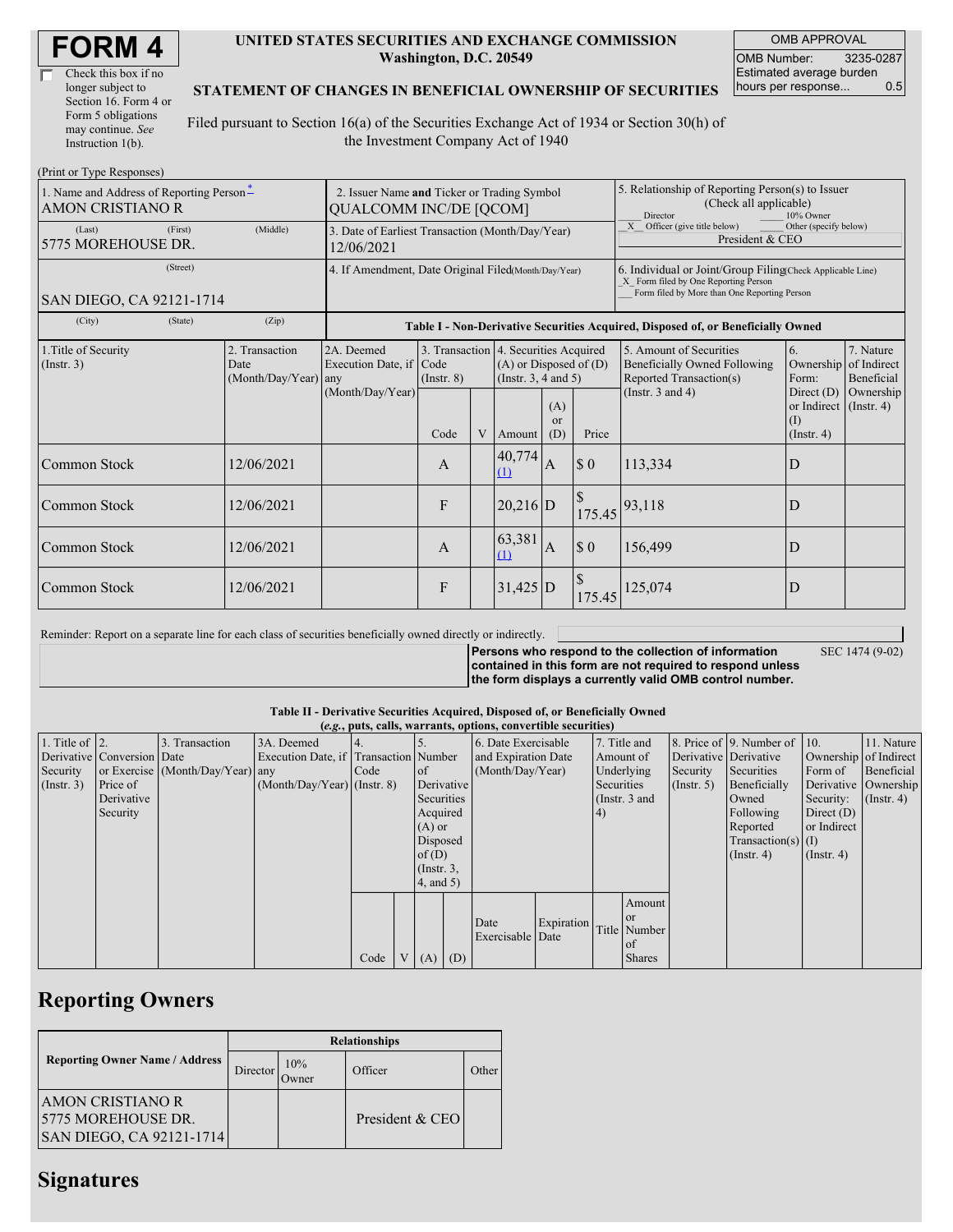\*\*Signature of Reporting Person Date

# **Explanation of Responses:**

- **\*** If the form is filed by more than one reporting person,*see* Instruction 4(b)(v).
- **\*\*** Intentional misstatements or omissions of facts constitute Federal Criminal Violations. *See* 18 U.S.C. 1001 and 15 U.S.C. 78ff(a).
- **( 1)** These shares represent Performance Stock Units that vested on October 1, 2021. On December 6, 2021, the HR and Compensation Committee determined and certified the number of shares to be paid.

Note: File three copies of this Form, one of which must be manually signed. If space is insufficient, *see* Instruction 6 for procedure.

Potential persons who are to respond to the collection of information contained in this form are not required to respond unless the form displays a currently valid OMB number.